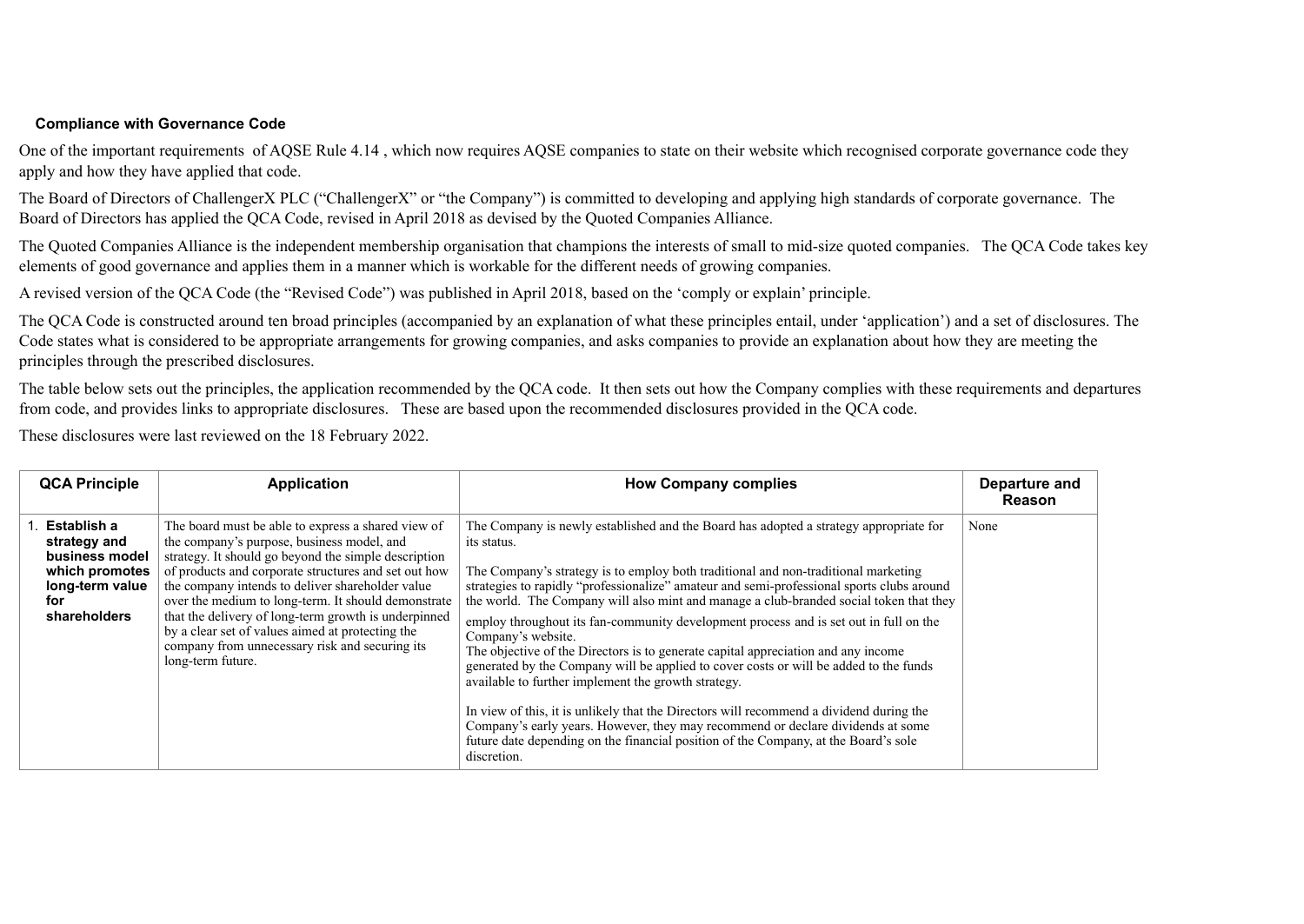| 2. Seek to<br>understand and<br>meet shareholder<br>needs and<br>expectations                                                           | Directors must develop a good understanding of the<br>needs and expectations of all elements of the<br>company's shareholder base. The board must<br>manage shareholders' expectations and should seek<br>to understand the motivations behind shareholder<br>voting decisions.                                                                                                                                                                                                                                                                                                                                                                                                                                                                                                                                                   | The Board is committed to maintaining good communication and having constructive<br>dialogue with its shareholders. Institutional shareholders and analysts will have the<br>opportunity to discuss issues and provide feedback at meetings with the Company.<br>In addition, all shareholders are encouraged to attend the Company's Annual General<br>Meeting.<br>Investors also have access to current information on the Company though its website,<br>www.challengerx.io. and via Brian Connell, CEO and Finance Director who is available<br>to answer investor relations enquiries and can be contacted on enquiries@challengerx.io | The Company does<br>not currently have a<br>dedicated investor<br>relations professional.<br>The Board feels that<br>this is appropriate<br>given the size and<br>stage of development<br>of the Company. |
|-----------------------------------------------------------------------------------------------------------------------------------------|-----------------------------------------------------------------------------------------------------------------------------------------------------------------------------------------------------------------------------------------------------------------------------------------------------------------------------------------------------------------------------------------------------------------------------------------------------------------------------------------------------------------------------------------------------------------------------------------------------------------------------------------------------------------------------------------------------------------------------------------------------------------------------------------------------------------------------------|---------------------------------------------------------------------------------------------------------------------------------------------------------------------------------------------------------------------------------------------------------------------------------------------------------------------------------------------------------------------------------------------------------------------------------------------------------------------------------------------------------------------------------------------------------------------------------------------------------------------------------------------|-----------------------------------------------------------------------------------------------------------------------------------------------------------------------------------------------------------|
| 3. Take into account<br>wider<br>stakeholder and<br>social<br>responsibilities<br>and their<br>implications for<br>long-term<br>success | Long-term success relies upon good relations with a<br>range of different stakeholder groups both internal<br>(workforce) and external (suppliers, customers,<br>regulators and others).<br>The Board needs to identify the company's<br>stakeholders and understand their needs, interests<br>and expectations.<br>In matters relating to the company's impact on<br>society, the communities within which it operates or<br>the environment have the potential to affect the<br>company's ability to deliver shareholder value over<br>the medium to long-term, then those matters must be<br>integrated into the company's strategy and business<br>model. Feedback is an essential part of all control<br>mechanisms. Systems need to be in place to solicit,<br>consider and act on feedback from all stakeholder<br>groups. | The Board recognises that the long-term success of the Group is reliant upon the efforts of<br>its directors., and upon its contractors, suppliers and regulators. The Company does not<br>currently have any other employees.<br>The Board has put in place a range of processes and systems to ensure that there is close<br>Board oversight of and contact with its key resources and relationships.<br>For example, the Board ensures that all key relationships with, for example, customers<br>and suppliers are the responsibility of, or are closely supervised by, one of the directors.                                           | None                                                                                                                                                                                                      |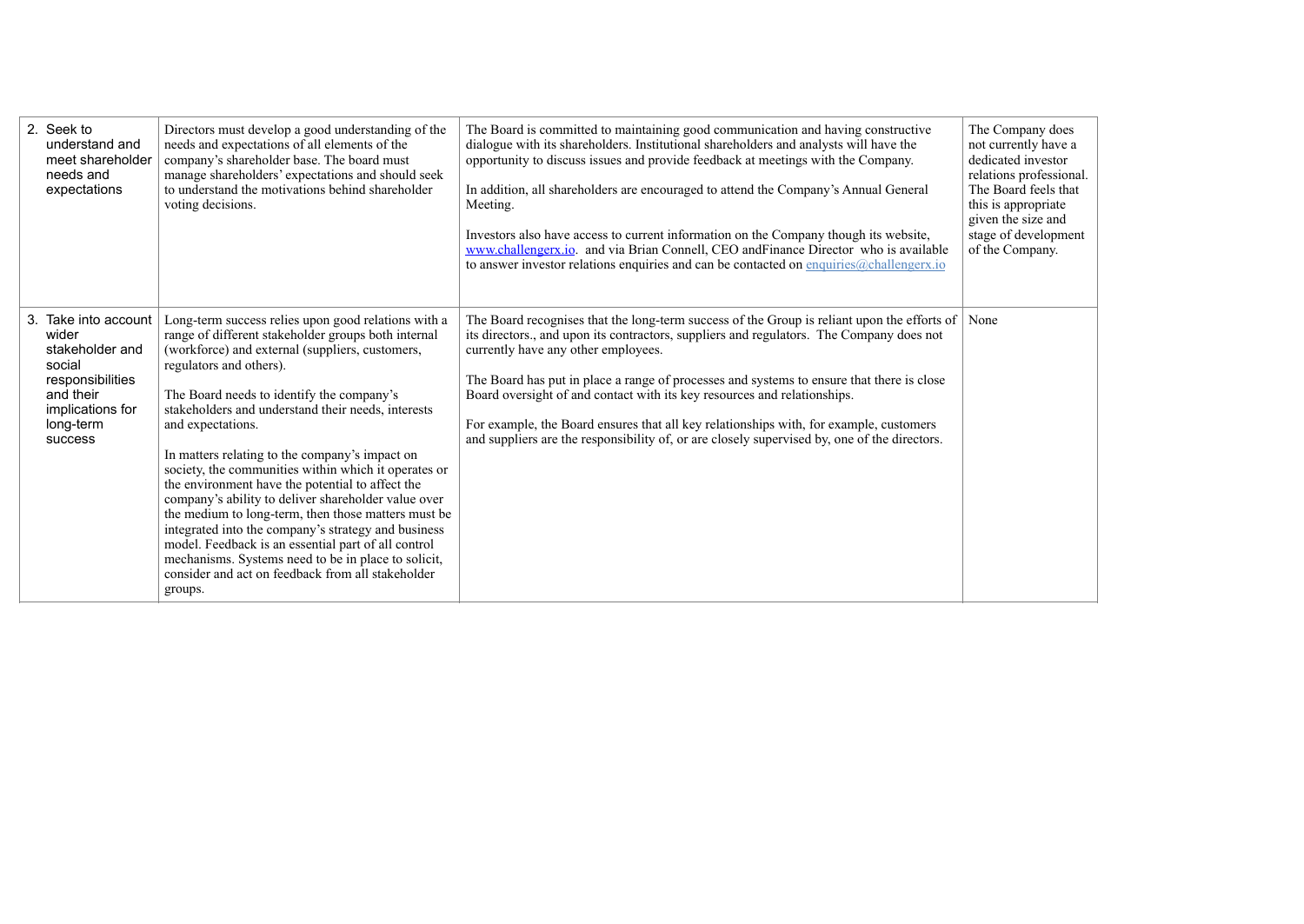| 4. Embed effective<br>The board needs to ensure that the company's risk<br>management framework identifies and addresses all<br>risk<br>relevant risks in order to execute and deliver<br>management,<br>considering both<br>strategy; companies need to consider their extended<br>opportunities and<br>business, including the company's supply chain,<br>from key suppliers to end-customer. Setting strategy<br>threats,<br>throughout the<br>includes determining the extent of exposure to the<br>identified risks that the company is able to bear and<br>organisation<br>willing to take (risk tolerance and risk appetite).<br><b>Activity Risk</b><br>Management<br>capability<br>Regulatory<br>adherence<br>requirements<br>Financial | None<br>In addition to its other roles and responsibilities the Audit and Compliance Committee<br>(see composition details in Corporate Governance section of website) is responsible to the<br>Board for ensuring that procedures are in place, and are being effectively implemented to<br>identify, evaluate and manage the significant risks faced by the Company.<br>The risk assessment matrix below sets out those risks, and identifies their ownership and<br>the controls that are in place.<br>This matrix is updated as changes arise in the nature of risks or the controls that are<br>implemented to mitigate them. The Audit Committee reviews the risk matrix and the<br>effectiveness of scenario testing on a regular basis.<br>The following principal risks, and controls to mitigate them, have been identified:<br>Impact Control(s)<br>Recruitment and retention of key staff<br>Reduction in operating<br>Stimulating and safe working environment. Balancing salary with<br>longer term incentive plans.<br>Breach of rules or product<br>Censure or withdrawal of authorization<br>Strong compliance regime<br>Strategic Damage to reputation<br>Inadequate disaster recovery procedures<br>Inability to secure new customers.<br>Loss of key operational<br>and financial data.<br>Effective communications with shareholders.<br>Secure off-site storage of data.<br>Liquidity, market and credit risk.<br>Inability to continue as going concern.<br>Robust financial controls and<br>procedures in place.<br>The directors will establish procedures, as represented by this statement, for the purpose<br>of providing a system of internal control. In addition, there are a range of Company<br>policies that will be reviewed at least annually by the Board. These policies cover matters<br>such as share dealing and insider legislation. The Board currently takes the view that an<br>internal audit function is not considered necessary or practical due to the size of the<br>Company and due to the close day to day executive control exercised by CEO, with the<br>oversight / review of Chairman and the other directors. However, the Board will continue<br>to monitor the need for an internal audit function.<br>The Board will regularly review operating and strategic risks and will consider in such<br>reviews financial and non-financial information including:<br>a review of the business at each Board meeting, focusing on any new decisions/<br>risks arising;<br>the development and secure operation of the platform; and<br>ranarte pranarad by third nortiae |
|--------------------------------------------------------------------------------------------------------------------------------------------------------------------------------------------------------------------------------------------------------------------------------------------------------------------------------------------------------------------------------------------------------------------------------------------------------------------------------------------------------------------------------------------------------------------------------------------------------------------------------------------------------------------------------------------------------------------------------------------------|---------------------------------------------------------------------------------------------------------------------------------------------------------------------------------------------------------------------------------------------------------------------------------------------------------------------------------------------------------------------------------------------------------------------------------------------------------------------------------------------------------------------------------------------------------------------------------------------------------------------------------------------------------------------------------------------------------------------------------------------------------------------------------------------------------------------------------------------------------------------------------------------------------------------------------------------------------------------------------------------------------------------------------------------------------------------------------------------------------------------------------------------------------------------------------------------------------------------------------------------------------------------------------------------------------------------------------------------------------------------------------------------------------------------------------------------------------------------------------------------------------------------------------------------------------------------------------------------------------------------------------------------------------------------------------------------------------------------------------------------------------------------------------------------------------------------------------------------------------------------------------------------------------------------------------------------------------------------------------------------------------------------------------------------------------------------------------------------------------------------------------------------------------------------------------------------------------------------------------------------------------------------------------------------------------------------------------------------------------------------------------------------------------------------------------------------------------------------------------------------------------------------------------------------------------------------------------------------------------------------------------|
|--------------------------------------------------------------------------------------------------------------------------------------------------------------------------------------------------------------------------------------------------------------------------------------------------------------------------------------------------------------------------------------------------------------------------------------------------------------------------------------------------------------------------------------------------------------------------------------------------------------------------------------------------------------------------------------------------------------------------------------------------|---------------------------------------------------------------------------------------------------------------------------------------------------------------------------------------------------------------------------------------------------------------------------------------------------------------------------------------------------------------------------------------------------------------------------------------------------------------------------------------------------------------------------------------------------------------------------------------------------------------------------------------------------------------------------------------------------------------------------------------------------------------------------------------------------------------------------------------------------------------------------------------------------------------------------------------------------------------------------------------------------------------------------------------------------------------------------------------------------------------------------------------------------------------------------------------------------------------------------------------------------------------------------------------------------------------------------------------------------------------------------------------------------------------------------------------------------------------------------------------------------------------------------------------------------------------------------------------------------------------------------------------------------------------------------------------------------------------------------------------------------------------------------------------------------------------------------------------------------------------------------------------------------------------------------------------------------------------------------------------------------------------------------------------------------------------------------------------------------------------------------------------------------------------------------------------------------------------------------------------------------------------------------------------------------------------------------------------------------------------------------------------------------------------------------------------------------------------------------------------------------------------------------------------------------------------------------------------------------------------------------------|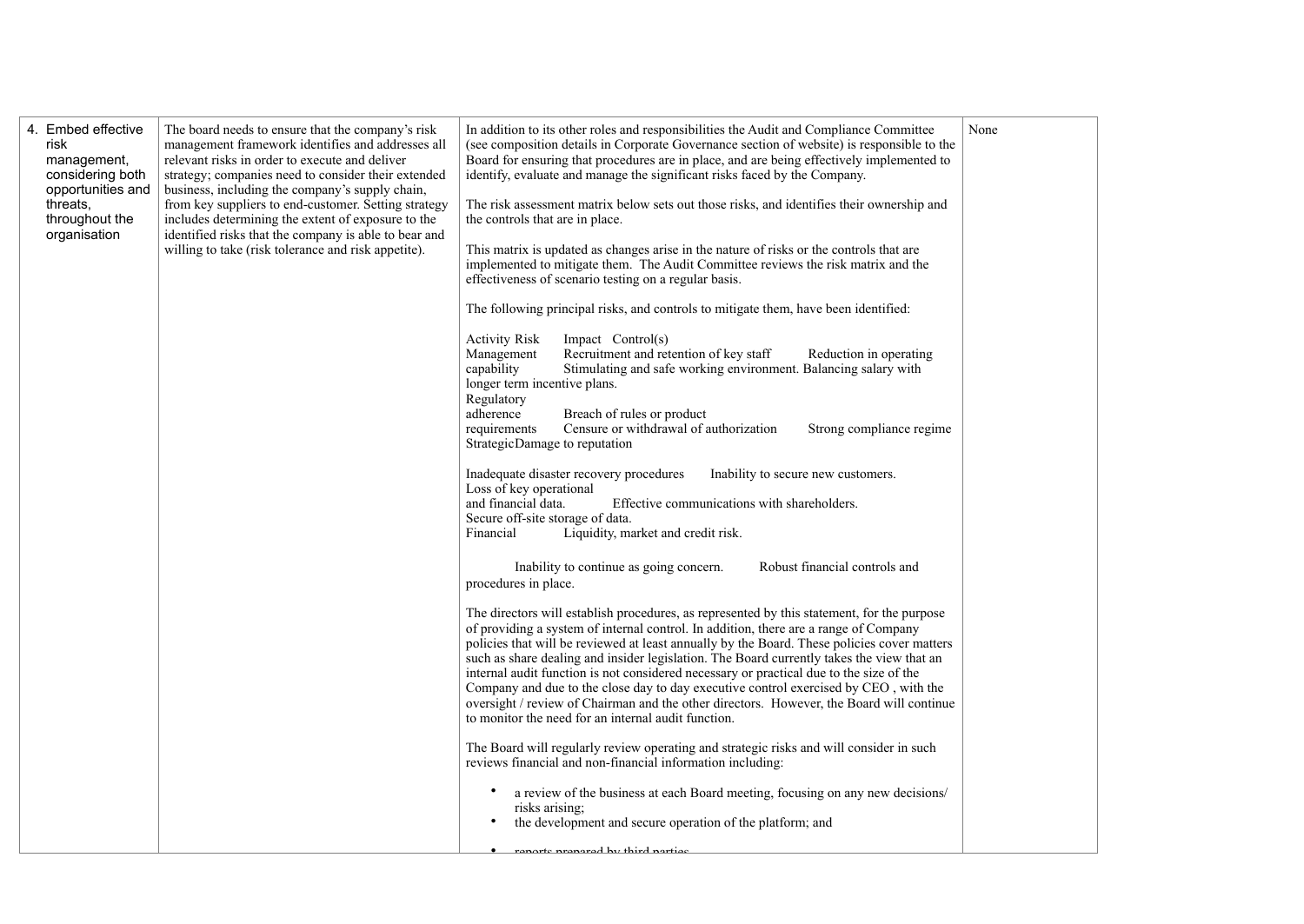| board as a well-<br>functioning,<br>balanced team<br>led by the chair | The board members have a collective responsibility<br>and legal obligation to promote the interests of the<br>company and are collectively responsible for<br>defining corporate governance arrangements.<br>Ultimate responsibility for the quality of, and<br>approach to, corporate governance lies with the chair<br>of the board. The board (and any committees) should<br>be provided with high quality information in a timely<br>manner to facilitate proper assessment of the matters<br>requiring a decision or insight. The board should<br>have an appropriate balance between executive and<br>non-executive directors and should have at least two<br>independent non-executive directors. Independence<br>is a board judgement. The board should be supported<br>by committees (e.g. audit, remuneration,<br>nomination) that have the necessary skills and<br>knowledge to discharge their duties and<br>responsibilities effectively. Directors must commit<br>the time necessary to fulfil their roles. | The Board comprises two executive directors, Brian Connell and Lucas Caneda; who<br>have key responsibility for day to day management; John May as Non-executive<br>Chairman, and Misha Sher as an independent non-executive director.<br>The Board is assisted by Robert Porter as Company Secretary.<br>The time commitment formally required by the Company is an overriding principal that<br>each director will devote as much time as is required to carry out the roles and<br>responsibilities that the director has agreed to take on. Biographical details of the current<br>directors are set out within Principle Six below.<br>Executive and non-executive directors are subject to re-election intervals as prescribed in<br>the Company's Articles of Association.<br>At each Annual General Meeting one-third of the Directors, who are subject to retirement<br>by rotation shall retire from office. They can then offer themselves for re-election. The<br>letters of appointment of all directors are available for inspection at the Company's<br>registered office during normal business hours.<br>The Directors are responsible for keeping adequate accounting records that are sufficient<br>to show and explain the Company's transactions and disclose with reasonable accuracy at<br>any time the financial position of the Company and enable them to ensure that the<br>financial statements comply with the Companies Act 2006.<br>They are also responsible for safeguarding the assets of the Company and hence for<br>taking reasonable steps for the prevention and detection of fraud and other irregularities.<br>The Board meets as regularly as necessary given its AQSE status. It has established an<br>Audit Committee and a Remuneration Committee, particulars of which appear hereafter.<br>The Board agreed that appointments to the Board are made by the Board as a whole and<br>so has not created a Nominations Committee.<br><b>Board Meetings</b><br>The Board retains full control of the Company with day-to-day operational control<br>delegated to the executive directors supported by the Chairman and the Non-Executive<br>Director. The full Board meets on occasions it considers necessary.<br>The Directors will also consider appointing additional directors with relevant experience<br>if the need arises.<br>It is planned that there will be four board meetings annually and the Audit and<br>Remuneration Committee will meet on two and one occasions respectively. | The Company<br>currently has only one<br>independent director<br>due to the current size<br>of the Company,<br>however it is<br>committed to<br>reviewing the<br>independence<br>requirements in line<br>with the Companies<br>growth. |
|-----------------------------------------------------------------------|---------------------------------------------------------------------------------------------------------------------------------------------------------------------------------------------------------------------------------------------------------------------------------------------------------------------------------------------------------------------------------------------------------------------------------------------------------------------------------------------------------------------------------------------------------------------------------------------------------------------------------------------------------------------------------------------------------------------------------------------------------------------------------------------------------------------------------------------------------------------------------------------------------------------------------------------------------------------------------------------------------------------------|----------------------------------------------------------------------------------------------------------------------------------------------------------------------------------------------------------------------------------------------------------------------------------------------------------------------------------------------------------------------------------------------------------------------------------------------------------------------------------------------------------------------------------------------------------------------------------------------------------------------------------------------------------------------------------------------------------------------------------------------------------------------------------------------------------------------------------------------------------------------------------------------------------------------------------------------------------------------------------------------------------------------------------------------------------------------------------------------------------------------------------------------------------------------------------------------------------------------------------------------------------------------------------------------------------------------------------------------------------------------------------------------------------------------------------------------------------------------------------------------------------------------------------------------------------------------------------------------------------------------------------------------------------------------------------------------------------------------------------------------------------------------------------------------------------------------------------------------------------------------------------------------------------------------------------------------------------------------------------------------------------------------------------------------------------------------------------------------------------------------------------------------------------------------------------------------------------------------------------------------------------------------------------------------------------------------------------------------------------------------------------------------------------------------------------------------------------------------------------------------------------------------------------------------|----------------------------------------------------------------------------------------------------------------------------------------------------------------------------------------------------------------------------------------|
|-----------------------------------------------------------------------|---------------------------------------------------------------------------------------------------------------------------------------------------------------------------------------------------------------------------------------------------------------------------------------------------------------------------------------------------------------------------------------------------------------------------------------------------------------------------------------------------------------------------------------------------------------------------------------------------------------------------------------------------------------------------------------------------------------------------------------------------------------------------------------------------------------------------------------------------------------------------------------------------------------------------------------------------------------------------------------------------------------------------|----------------------------------------------------------------------------------------------------------------------------------------------------------------------------------------------------------------------------------------------------------------------------------------------------------------------------------------------------------------------------------------------------------------------------------------------------------------------------------------------------------------------------------------------------------------------------------------------------------------------------------------------------------------------------------------------------------------------------------------------------------------------------------------------------------------------------------------------------------------------------------------------------------------------------------------------------------------------------------------------------------------------------------------------------------------------------------------------------------------------------------------------------------------------------------------------------------------------------------------------------------------------------------------------------------------------------------------------------------------------------------------------------------------------------------------------------------------------------------------------------------------------------------------------------------------------------------------------------------------------------------------------------------------------------------------------------------------------------------------------------------------------------------------------------------------------------------------------------------------------------------------------------------------------------------------------------------------------------------------------------------------------------------------------------------------------------------------------------------------------------------------------------------------------------------------------------------------------------------------------------------------------------------------------------------------------------------------------------------------------------------------------------------------------------------------------------------------------------------------------------------------------------------------------|----------------------------------------------------------------------------------------------------------------------------------------------------------------------------------------------------------------------------------------|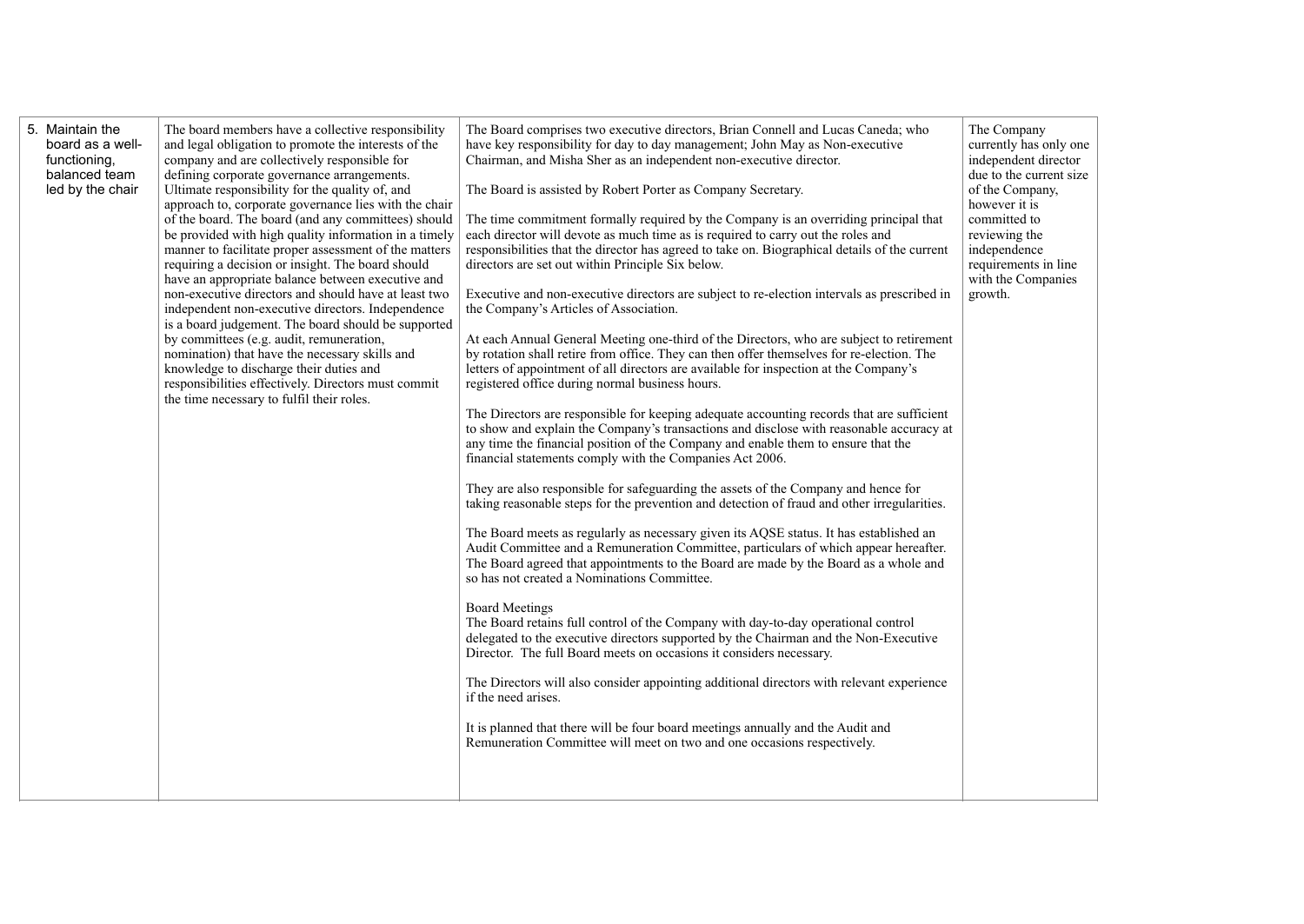|  | 6. Ensure that<br>between them<br>the directors<br>have the<br>necessary up-to-<br>date experience,<br>skills and<br>capabilities. | The board must have an appropriate balance of<br>sector, financial and public markets skills and<br>experience, as well as an appropriate balance of<br>personal qualities and capabilities. The board should<br>understand and challenge its own diversity, including<br>gender balance, as part of its composition. The board<br>should not be dominated by one person or a group of<br>people. Strong personal bonds can be important but<br>can also divide a board. As companies evolve, the<br>mix of skills and experience required on the board<br>will change, and board composition will need to<br>evolve to reflect this change. | The Board currently consists of four directors and, in addition, the Company uses the<br>services of Robert Porter for ad hoc financial accounting and advisory services and also to<br>act as Company Secretary.<br>The Company notes the guidance in the QCA Code is for a company to have at least two<br>independent non-executive directors. However, the Directors are satisfied that the<br>Company's board composition is currently appropriate but is committed to reviewing the<br>situation in the forthcoming financial year with the objective of appointing a further<br>independent non-executive director.<br>Brian Connell - Chief Executive Officer and CFO<br>Brian has approximately 25 years of experience in the securities industry, as an equity<br>analyst and portfolio manager, and as the Founder and CEO of StreetFusion (acquired by<br>CCBN/StreetEvents, then by Thomson/Reuters in 2003), a Web-based application<br>provider that served the institutional buyside and sellside community. At StreetFusion,<br>Brian raised \$17 million in equity capital through several angel rounds and one venture<br>capital round, led by Blue Chip Ventures of Louisville, KY. Before joining UNIQORN<br>and the Company, Brian founded CrowdRaise360, an equity crowdfunding process<br>outsourcing firm that helped deserving private companies raise capital. He also owned a<br>boutique equity research firm that employed CFA Charterholders to provide equity<br>research coverage on small-cap and micro-cap public companies. Brian holds degrees in<br>Economics and Psychology from Duke University, is a CFA Charterholder, and while on<br>the sell-side held FINRA Series 3, 7, 24, 63, and 65 registrations.<br>Lucas Caneda - Operations Director<br>Lucas Caneda is a professional rugby player with Sarlat Rugby, a team incubated by the<br>UNIQORN Incubator-Accelerator in southwest France. Hailing from Argentina, Mr.<br>Caneda serves as the Company's business development director where he is in charge of<br>outreach to prospective sports team clients as well as general business development. Prior<br>to joining the Company, he served as a technical service specialist at TecnoCientífica S.A.<br>Misha Sher - Independent Non-Executive Director<br>Misha is an international sports marketing executive with over 13 years' industry<br>leadership experience in areas os sponsorship, strategic planning, brand management,<br>media, digital and social marketing, and talent representation. He has experience of<br>negotiating in excess of \$100M in sponsorships, appearances, image rights and host city<br>agreements across four continents. Misha is currently a vice president of Sport and<br>Entertainment at MediaCom.<br>John May - Non-Executive Chairman<br>John May has been a practicing Chartered Accountant for over 40 years providing<br>services across a broad range of clients from SMEs to PLCs of international repute. He<br>was a Senior Partner in the leading Chartered Accountancy firm, now Crowe UK, for 17<br>of those years, including 8 years on the Managing Board, where he was involved with<br>developing marketing strategy in the capacity as National Marketing Partner, and the<br>Chairman of the Thames Valley Offices for 9 years. More recently Mr. May has been in<br>the board of companies which require his experience and corporate governance skills,<br>particularly in relation to Audit Committee and statutory responsibilities. These | None |
|--|------------------------------------------------------------------------------------------------------------------------------------|----------------------------------------------------------------------------------------------------------------------------------------------------------------------------------------------------------------------------------------------------------------------------------------------------------------------------------------------------------------------------------------------------------------------------------------------------------------------------------------------------------------------------------------------------------------------------------------------------------------------------------------------|----------------------------------------------------------------------------------------------------------------------------------------------------------------------------------------------------------------------------------------------------------------------------------------------------------------------------------------------------------------------------------------------------------------------------------------------------------------------------------------------------------------------------------------------------------------------------------------------------------------------------------------------------------------------------------------------------------------------------------------------------------------------------------------------------------------------------------------------------------------------------------------------------------------------------------------------------------------------------------------------------------------------------------------------------------------------------------------------------------------------------------------------------------------------------------------------------------------------------------------------------------------------------------------------------------------------------------------------------------------------------------------------------------------------------------------------------------------------------------------------------------------------------------------------------------------------------------------------------------------------------------------------------------------------------------------------------------------------------------------------------------------------------------------------------------------------------------------------------------------------------------------------------------------------------------------------------------------------------------------------------------------------------------------------------------------------------------------------------------------------------------------------------------------------------------------------------------------------------------------------------------------------------------------------------------------------------------------------------------------------------------------------------------------------------------------------------------------------------------------------------------------------------------------------------------------------------------------------------------------------------------------------------------------------------------------------------------------------------------------------------------------------------------------------------------------------------------------------------------------------------------------------------------------------------------------------------------------------------------------------------------------------------------------------------------------------------------------------------------------------------------------------------------------------------------------------------------------------------------------------------------------------------------------------------------------------------------------------------------------------------------------------------------------------------------------------------------------------------------------------------------------------------------------------------------------------|------|
|--|------------------------------------------------------------------------------------------------------------------------------------|----------------------------------------------------------------------------------------------------------------------------------------------------------------------------------------------------------------------------------------------------------------------------------------------------------------------------------------------------------------------------------------------------------------------------------------------------------------------------------------------------------------------------------------------------------------------------------------------------------------------------------------------|----------------------------------------------------------------------------------------------------------------------------------------------------------------------------------------------------------------------------------------------------------------------------------------------------------------------------------------------------------------------------------------------------------------------------------------------------------------------------------------------------------------------------------------------------------------------------------------------------------------------------------------------------------------------------------------------------------------------------------------------------------------------------------------------------------------------------------------------------------------------------------------------------------------------------------------------------------------------------------------------------------------------------------------------------------------------------------------------------------------------------------------------------------------------------------------------------------------------------------------------------------------------------------------------------------------------------------------------------------------------------------------------------------------------------------------------------------------------------------------------------------------------------------------------------------------------------------------------------------------------------------------------------------------------------------------------------------------------------------------------------------------------------------------------------------------------------------------------------------------------------------------------------------------------------------------------------------------------------------------------------------------------------------------------------------------------------------------------------------------------------------------------------------------------------------------------------------------------------------------------------------------------------------------------------------------------------------------------------------------------------------------------------------------------------------------------------------------------------------------------------------------------------------------------------------------------------------------------------------------------------------------------------------------------------------------------------------------------------------------------------------------------------------------------------------------------------------------------------------------------------------------------------------------------------------------------------------------------------------------------------------------------------------------------------------------------------------------------------------------------------------------------------------------------------------------------------------------------------------------------------------------------------------------------------------------------------------------------------------------------------------------------------------------------------------------------------------------------------------------------------------------------------------------------------------------------|------|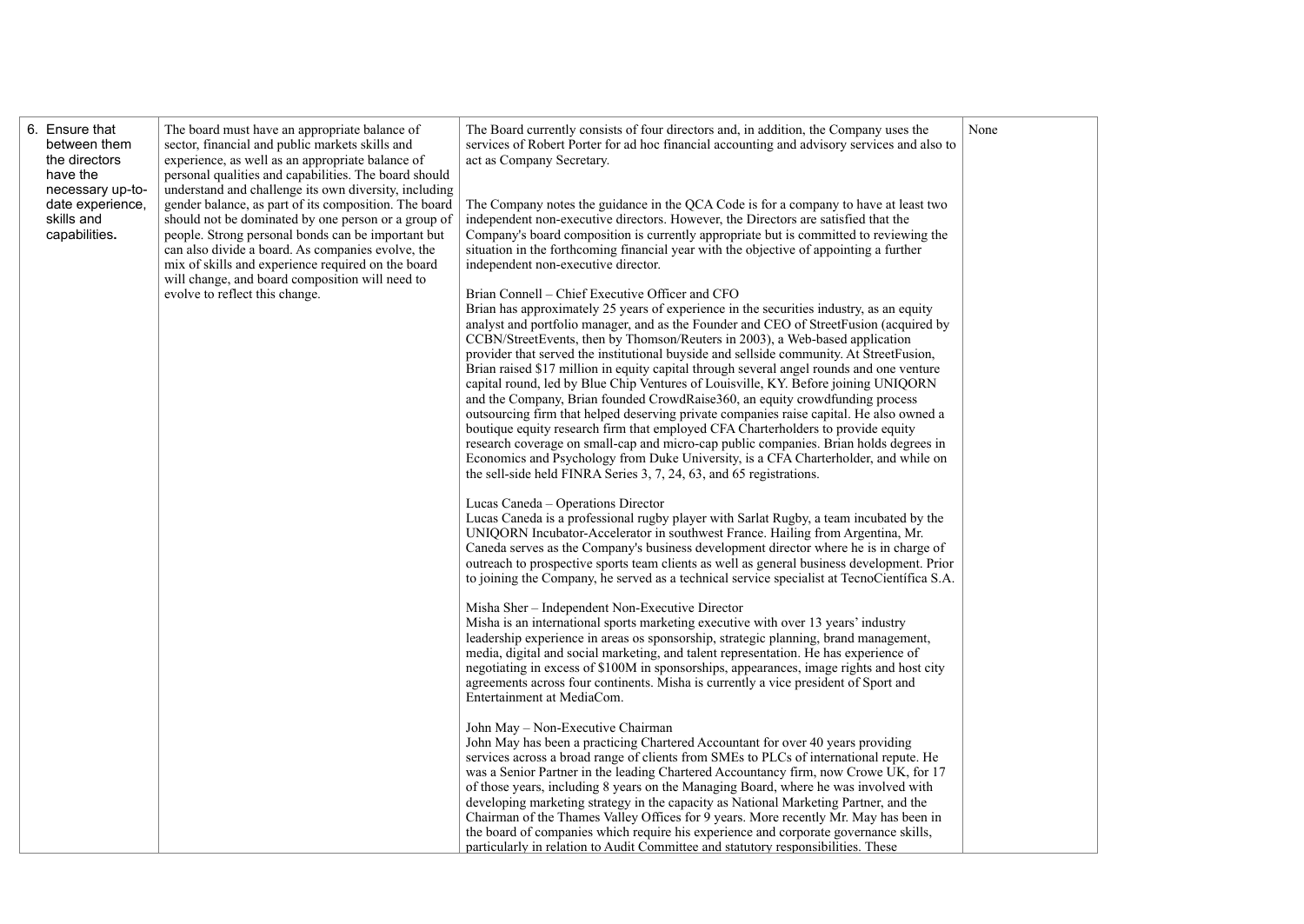| 7. Evaluate board<br>performance<br>based on clear<br>and relevant<br>objectives,<br>seeking<br>continuous<br>improvement | The board should regularly review the effectiveness<br>of its performance as a unit, as well as that of its<br>committees and the individual directors. The board<br>performance review may be carried out internally or,<br>ideally, externally facilitated from time to time. The<br>review should identify development or mentoring<br>needs of individual directors or the wider senior<br>management team. It is healthy for membership of<br>the board to be periodically refreshed. Succession<br>planning is a vital task for boards. No member of the<br>board should become indispensable.                                                                                                                                                                                                                                        | <b>Evaluation of Board Performance</b><br>Internal evaluation of the Board, the Committees and individual directors is important and<br>will develop as the status of the Company changes in the future. The expectation is that<br>board reviews will be undertaken on annual basis in the form of peer appraisals,<br>questionnaires, and discussions to determine each Director's effectiveness and<br>performance in various areas.<br>The Board and ensuring long-term strategic focus. The QCA Code recommends that this<br>role should be undertaken as a non-executive role.<br>As the Company develops and grows, it is committed to strengthen and reorganise the<br>Board with the appointment of further experienced non-executive directors in order to<br>maintain appropriate balance.<br>The Company undertakes to review the appropriateness of the role of an executive<br>Chairman in as the Company develops in the context of its overall strategy.                                                                                                                                                                                                                                                                                                                                                                 | ChallengerX has yet<br>to carry out a formal<br>assessment of board<br>effectiveness.<br>The board will keep<br>this under<br>consideration and put<br>in place procedures<br>when it feels<br>appropriate |
|---------------------------------------------------------------------------------------------------------------------------|---------------------------------------------------------------------------------------------------------------------------------------------------------------------------------------------------------------------------------------------------------------------------------------------------------------------------------------------------------------------------------------------------------------------------------------------------------------------------------------------------------------------------------------------------------------------------------------------------------------------------------------------------------------------------------------------------------------------------------------------------------------------------------------------------------------------------------------------|------------------------------------------------------------------------------------------------------------------------------------------------------------------------------------------------------------------------------------------------------------------------------------------------------------------------------------------------------------------------------------------------------------------------------------------------------------------------------------------------------------------------------------------------------------------------------------------------------------------------------------------------------------------------------------------------------------------------------------------------------------------------------------------------------------------------------------------------------------------------------------------------------------------------------------------------------------------------------------------------------------------------------------------------------------------------------------------------------------------------------------------------------------------------------------------------------------------------------------------------------------------------------------------------------------------------------------------|------------------------------------------------------------------------------------------------------------------------------------------------------------------------------------------------------------|
| 8. Promote a<br>corporate culture<br>that is based on<br>ethical values<br>and behaviours                                 | The board should embody and promote a corporate<br>culture that is based on sound ethical values and<br>behaviours and use it as an asset and a source of<br>competitive advantage. The policy set by the board<br>should be visible in the actions and decisions of the<br>chief executive and the rest of the management team.<br>Corporate values should guide the objectives and<br>strategy of the company. The culture should be<br>visible in every aspect of the business, including<br>recruitment, nominations, training and engagement.<br>The performance and reward system should endorse<br>the desired ethical behaviours across all levels of the<br>company. The corporate culture should be<br>recognisable throughout the disclosures in the annual<br>report, website and any other statements issued by<br>the company | Corporate Culture<br>The Board members recognise that their decisions regarding strategy and risk will impact<br>the corporate culture of the Company as a whole and that this will impact the performance<br>of the Company.<br>The Board is very aware that the tone and culture set by the Board will greatly impact all<br>aspects of the Company as a whole. The Company does not currently have any other<br>employees.<br>Therefore, the importance of sound ethical values and behaviour is crucial to the ability of<br>the Company to successfully achieve its corporate objectives.<br>The Board places great importance on this aspect of corporate life and seeks to ensure,<br>through regular discussions between all directors, that this flows through all that the<br>Company does.<br>The Board assessment of the culture within the Company at the present time is one where<br>there is respect for all individuals, there is open dialogue within the Company and there is<br>a commitment to best practice operations.<br>The Board is able to ensure ethical behaviour and values are recognised and respected<br>through its due diligence process when directing the investing strategies of the Company.<br>All investment decisions are made in furtherance of the Company's strategy and business<br>model. | None                                                                                                                                                                                                       |